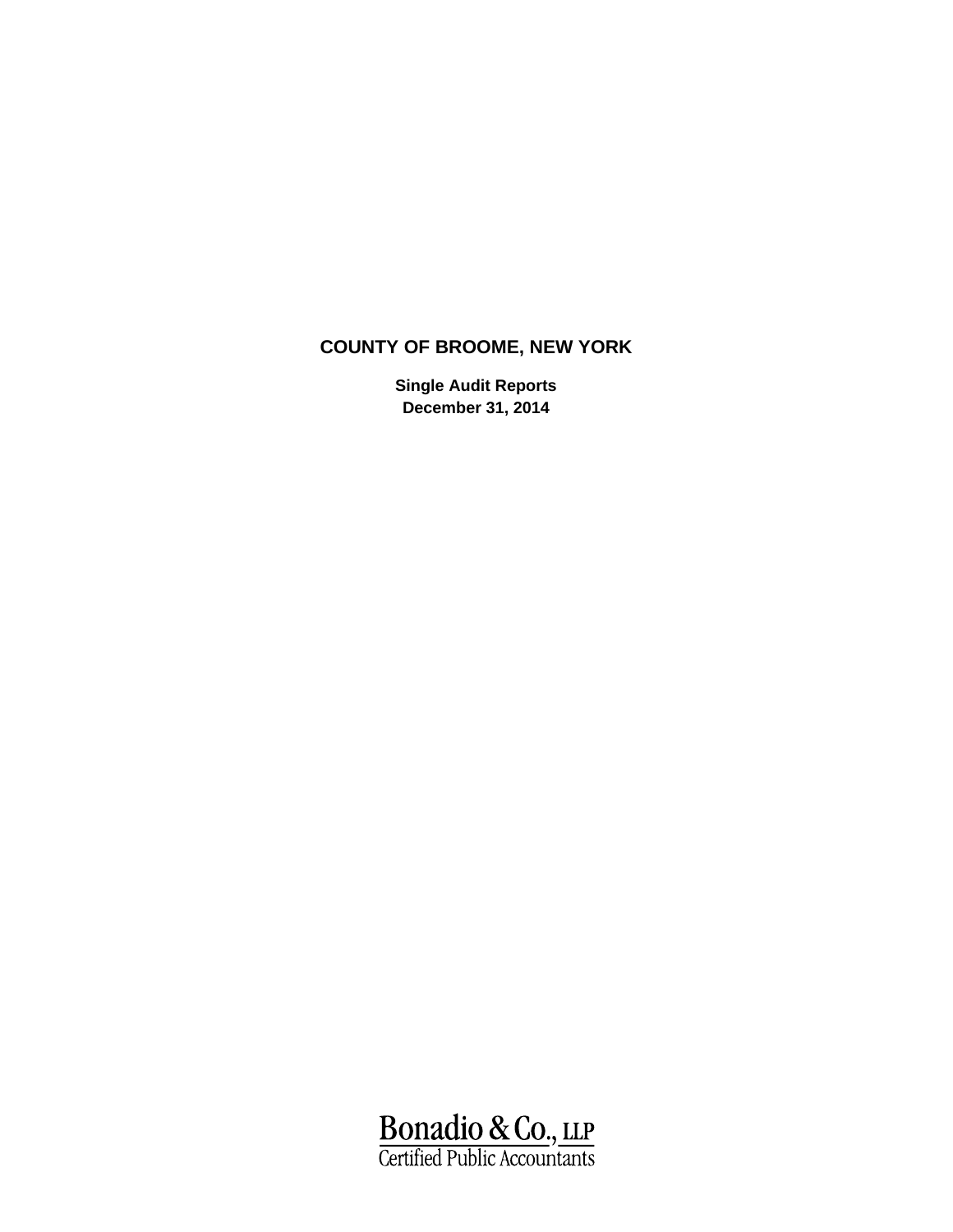# **CONTENTS**

|                                                                                                                                                                                                                          | Page      |
|--------------------------------------------------------------------------------------------------------------------------------------------------------------------------------------------------------------------------|-----------|
|                                                                                                                                                                                                                          | $1 - 3$   |
|                                                                                                                                                                                                                          | 4-5       |
| Independent Auditor's Report on Internal Control over Financial Reporting and<br>on Compliance and Other Matters Based on an Audit of Financial Statements<br>Performed in Accordance with Government Auditing Standards | $6 - 7$   |
| Independent Auditor's Report on Compliance with Each Major Program<br>and on Internal Control over Compliance and Report on Schedule of<br>Expenditures of Federal Awards Required by OMB A-133                          | $8 - 10$  |
|                                                                                                                                                                                                                          | 11        |
|                                                                                                                                                                                                                          | $12 - 14$ |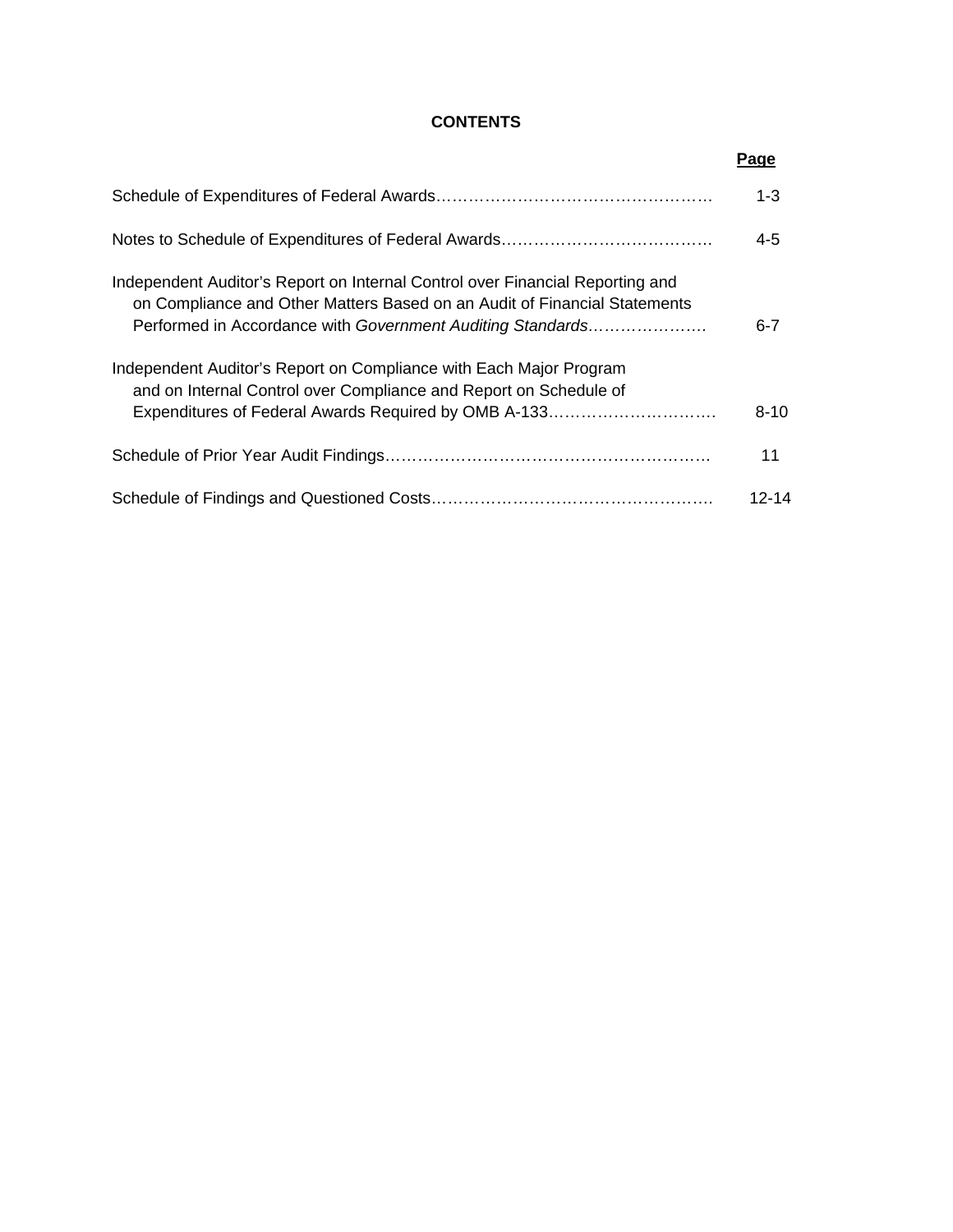#### **SCHEDULE OF EXPENDITURES OF FEDERAL AWARDS FOR THE YEAR ENDED DECEMBER 31, 2014**

| <b>Federal Grantor/</b><br>Pass-Through Grantor/<br>Program Title                                                                                                                                | Federal<br>CFDA Number | Pass through<br>Number      | Federal<br>Expenditures       |
|--------------------------------------------------------------------------------------------------------------------------------------------------------------------------------------------------|------------------------|-----------------------------|-------------------------------|
| U.S. Department of Agriculture/<br>Passed through New York State Office of Temporary and Disability Assistance/<br>State Administrative Matching Grants for the Supplemental                     |                        |                             |                               |
| Nutrition Assistance Program<br>Passed through New York State Department of Health/                                                                                                              | 10.561                 | N/A                         | 1,395,398                     |
| Special Supplemental Nutrition Program for<br>Women, Infants, and Children<br>Total U.S. Department of Agriculture                                                                               | 10.557                 | C025728                     | 2,900,292<br>4,295,690        |
| U.S. Department of Housing and Urban Development/                                                                                                                                                |                        |                             |                               |
| <b>Community Development Block Grant - Entitlement Grants</b><br>Community Development Block Grant - Entitlement Grants<br>Community Development Block Grants/Entitlement Grants/State's Program | 14.218<br>14.218       | B13MC360117<br>B14MC360117  | 11,250<br>3,750               |
| and Non-Entitlement Grants in Hawaii<br>Lead-Based Paint Hazard Control in Privately-Owned Housing<br>Total U.S. Department of Housing and Urban Development                                     | 14.228<br>14.900       | 135ME733-11<br>NYLHB0483-10 | 158,832<br>279,648<br>453,480 |
|                                                                                                                                                                                                  |                        |                             |                               |
| U.S. Department of Justice/<br>State Criminal Alien Assistance Program<br><b>Equitable Sharing Program</b>                                                                                       | 16.606<br>16.922       | N/A<br>N/A                  | 6.073<br>52,099               |
| Total U.S. Department of Justice                                                                                                                                                                 |                        |                             | 58,172                        |
| U.S. Department of Labor/                                                                                                                                                                        |                        |                             |                               |
| Passed through New York State Department of Labor/<br>Employment Service/Wagner-Peyser Funded Activities                                                                                         | 17.207                 | N/A                         | 8,779                         |
| <b>Trade Adjustment Assistance</b>                                                                                                                                                               | 17.245                 | N/A                         | 147,469                       |
| Workforce Investment Act National Emergency Grants                                                                                                                                               | 17.277                 | N/A                         | 124,708                       |
| <b>Workforce Investment Cluster:</b><br>Workforce Investment Act Adult Programs                                                                                                                  | 17.258                 | N/A                         | 474,185                       |
| Workforce Investment Act Youth Activities                                                                                                                                                        | 17.259                 | N/A                         | 539,041                       |
| Workforce Investment Act Dislocated Worker Formula Grants                                                                                                                                        | 17.278                 | N/A                         | 663,086                       |
| Total U.S. Department of Labor                                                                                                                                                                   |                        |                             | 1,676,312<br>1,957,268        |
|                                                                                                                                                                                                  |                        |                             |                               |
| U.S. Department of Transportation/<br>New Freedom Program                                                                                                                                        | 20.521                 | NY-90-X651-00               | 14,112                        |
| Passed through State Department of Transportation/                                                                                                                                               |                        |                             |                               |
| Airport Improvement Program<br>Highway Planning and Construction                                                                                                                                 | 20.106                 | various                     | 2,827,886                     |
| <b>Federal Transit Cluster</b>                                                                                                                                                                   | 20.205                 | various                     | 509,962                       |
| Metropolitan Transit Planning                                                                                                                                                                    | 20.505                 | CO34455                     | 1,883,857                     |
| Federal Transit Formula Grants                                                                                                                                                                   | 20.507                 | K007034-1                   | 3,508,996                     |
| Formula Grants for Rural Areas<br>Bus and Bus Facilities Formula Program                                                                                                                         | 20.509<br>20.526       | N/A<br>NY-04-0094-00        | 6,629<br>2,240,000            |
| Passed through New York State Governors Traffic Safety Committee/                                                                                                                                |                        |                             |                               |
| State and Community Highway Safety                                                                                                                                                               | 20.600                 | various                     | 177,419                       |
| Total U.S. Department of Transportation                                                                                                                                                          |                        |                             | 11,168,861                    |
| U.S. Department of Veterans Affairs/                                                                                                                                                             |                        |                             |                               |
| Veterans Home Based Primary Care                                                                                                                                                                 | 64.022                 | N/A                         | 26,866                        |
| Environmental Protection Agency/                                                                                                                                                                 |                        |                             |                               |
| ARRA- Brownsfield Assessment and Cleanup Cooperative Agreements                                                                                                                                  | 66.818                 | N/A                         | 17,787                        |
| Election Assistance Commission/                                                                                                                                                                  |                        |                             |                               |
| Help America Vote Act Requirements Payments                                                                                                                                                      | 90.401                 | NEG-22659                   | 82,595                        |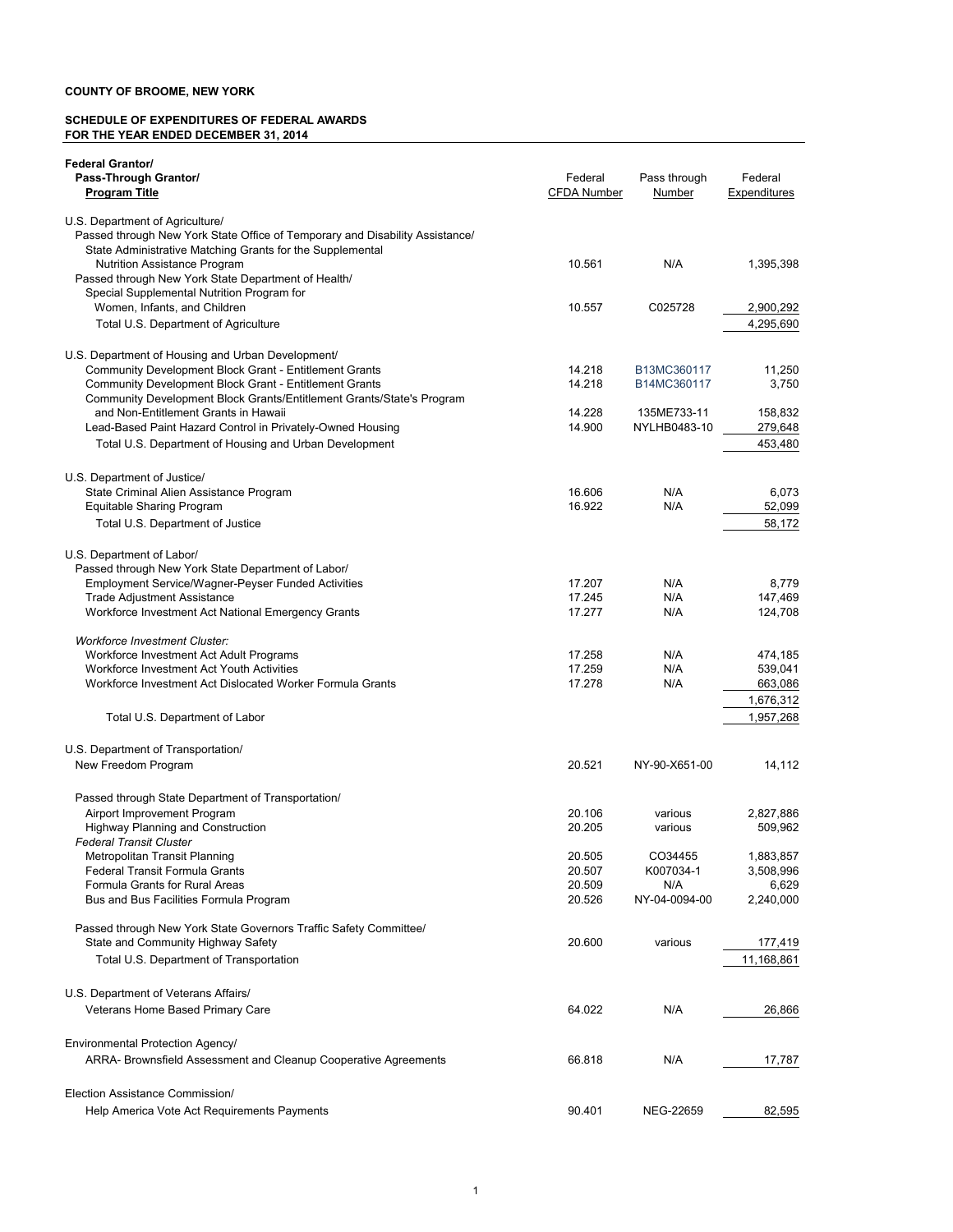#### **SCHEDULE OF EXPENDITURES OF FEDERAL AWARDS (Continued) FOR THE YEAR ENDED DECEMBER 31, 2014**

| Federal Grantor/                                                                   |             |               |              |
|------------------------------------------------------------------------------------|-------------|---------------|--------------|
| Pass-Through Grantor/                                                              | Federal     | Pass through  | Federal      |
| <b>Program Title</b>                                                               | CFDA Number | Number        | Expenditures |
| U.S. Department of Health and Human Services/                                      |             |               |              |
| <b>HIV Care Formula Grants</b>                                                     | 93.917      | various       | 36,623       |
| Maternal and Child Health Services Block Grant to the States                       | 93.994      | various       | 191.422      |
|                                                                                    |             | N/A           | 11.881       |
| Medicare Enrollment Assistance Program                                             | 93.071      |               |              |
| National Family Caregiver uproot, Title III, Part E                                | 93.052      | N/A           | 110,629      |
| PPHF 2012: Community Transformation Grants-Small Communities Program               | 93.750      | N/A           | 466,414      |
| Passed through NACCHO/                                                             |             |               |              |
| Medical Reserve Corps Small Grant Program                                          | 93.008      | MRC090017     | 1,895        |
| Passed through Health Research Incorporated/                                       |             |               |              |
| <b>Public Health Emergency Preparedness</b>                                        | 93.069      | HRI583-10     | 137,941      |
| Injury Prevention and Control Research and State and Community Based Programs      | 93.136      | HRI4417-03,04 | 23,918       |
| Centers for Disease Control and Prevention/Investigations and Technical Assistance | 93.283      | HRI4608-02    | 80,350       |
| PPHF 2013: Community Transformation Grants-Small Communities Program               |             |               |              |
| financed solely by 2012 Public Prevention and Health Funds                         | 93.737      | HRI4519-01    | 205,069      |
| Passed through New York State Office of Children and Family Services/              |             |               |              |
| Child Care and Development Block Grant                                             | 93.575      | N/A           | 3,866,720    |
| Stephanie Tubbs Jones Child Welfare Services                                       | 93.645      | N/A           | 185,123      |
| Foster Care (Title IV-E)                                                           | 93.658      | N/A           | 5,801,794    |
| <b>Adoption Assistance</b>                                                         | 93.659      | N/A           | 1,634,255    |
| Social Services Block Grant                                                        | 93.667      | N/A           | 1,753,172    |
| Chafee Foster Care Independence Program                                            | 93.674      | N/A           | 104,463      |
| Passed through State Office of Temporary and Disability Assistance/                |             |               |              |
| Low-Income Home Energy Assistance Program                                          | 93.568      | N/A           | 7,118,541    |
| Temporary Aid For Needy Families (TANF)                                            | 93.558      | N/A           | 18,803,092   |
| Child Support Enforcement (Title IV-D)                                             | 93.563      | N/A           | 965,329      |
| Medical Assistance Program (Medicaid, Title XIX)                                   | 93.778      | N/A           | 4,892,683    |
| Passed through New York State Office of Alcoholism and Substance Abuse Services/   |             |               |              |
| Block Grants for Prevention and Treatment of Substance Abuse                       | 93.959      | N/A           | 1,271,674    |
|                                                                                    |             |               |              |
| Passed through New York State Office for Aging/                                    |             |               |              |
| Aging Cluster:                                                                     |             |               |              |
| Special Programs for Aging, Title III, Part B - Grants                             |             |               |              |
| for Supportive Services and Senior Centers                                         | 93.044      | N/A           | 233,476      |
| Special Programs for Aging, Title III, Part C - Nutrition Services                 | 93.045      | N/A           | 422,709      |
| Nutrition Services Incentive Program                                               | 93.053      | N/A           | 166,452      |
|                                                                                    |             |               | 822,637      |
| Special Programs for the Aging, Title IV and Title II Discretionary Projects       |             |               |              |
| for Prevention of Elder Abuse, Neglect, and Exploitation                           | 93.048      | N/A           | 36,800       |
| Centers for Medicare and Medicaid Services (CMS) Research,                         |             |               |              |
| Demonstrations and Evaluations                                                     | 93.779      | N/A           | 36,392       |
| Passed through New York State Office of Mental Health/                             |             |               |              |
| Medical Assistance Program (Medicaid; Title XIX)                                   | 93.778      | N/A           | 25,000       |
| Passed through New York State Department of Health/                                |             |               |              |
| <b>Immunization Grants</b>                                                         | 93.268      | CO28278       | 107,997      |
| Preventive Health and Health Services Block Grant                                  | 93.991      | C027570       | 43,473       |
|                                                                                    |             |               |              |
| Total U.S. Department of Health and Human Services                                 |             |               | 48,735,287   |
| Corporation for National Community Service/                                        |             |               |              |
| <b>Foster Grandparent Program</b>                                                  | 94.011      | N/A           | 242,535      |
| U.S. Social Security Administration/                                               |             |               |              |
| Passed through Maximus Tickets to Work/                                            |             |               |              |
| Social Security-Work Incentives Planning and Assistance Program                    | 96.008      | N/A           | 63,468       |
|                                                                                    |             |               |              |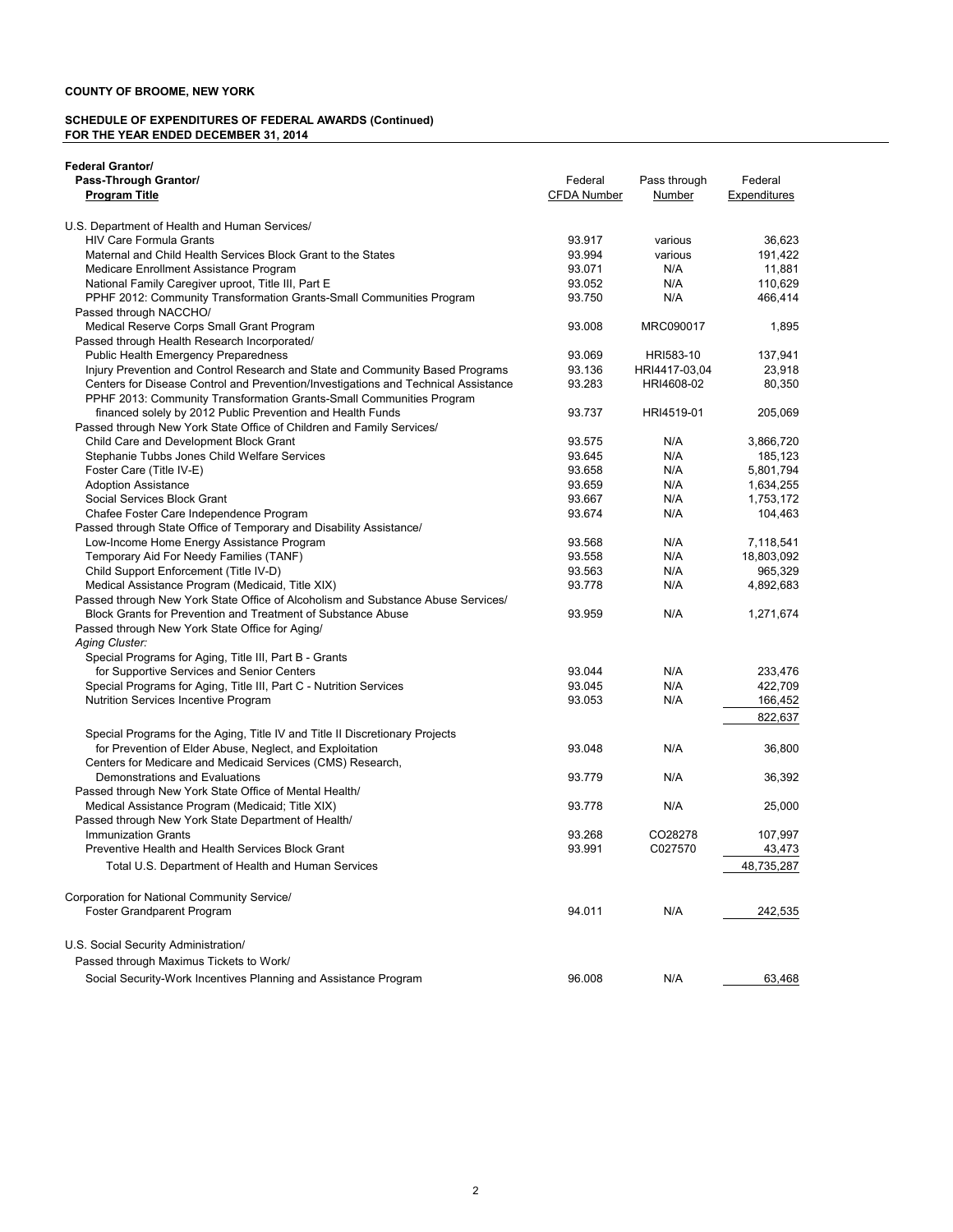#### **SCHEDULE OF EXPENDITURES OF FEDERAL AWARDS (Continued) FOR THE YEAR ENDED DECEMBER 31, 2014**

| <b>Federal Grantor/</b><br>Pass-Through Grantor/<br><b>Program Title</b>            | Federal<br><b>CFDA Number</b> | Pass through<br>Number | Federal<br>Expenditures |
|-------------------------------------------------------------------------------------|-------------------------------|------------------------|-------------------------|
| U.S. Department of Homeland Security/                                               |                               |                        |                         |
| Passed through New York State Division of Homeland Security and Emergency Services/ |                               |                        |                         |
| Disaster Grants - Public Assistance                                                 | 97.036                        | various                | (358, 557)              |
| Emergency Management Performance Grant                                              | 97.042                        | N/A                    | 155.171                 |
| Homeland Security Grant Program                                                     | 97 067                        | various                | 580.643                 |
| State Homeland Security Program (SHSP)                                              | 97.073                        | C835239                | 37.028                  |
| Total U.S. Department of Homeland Security                                          |                               |                        | 414,285                 |
| TOTAL EXPENDITURES OF FEDERAL AWARDS                                                |                               |                        | 67.516.294              |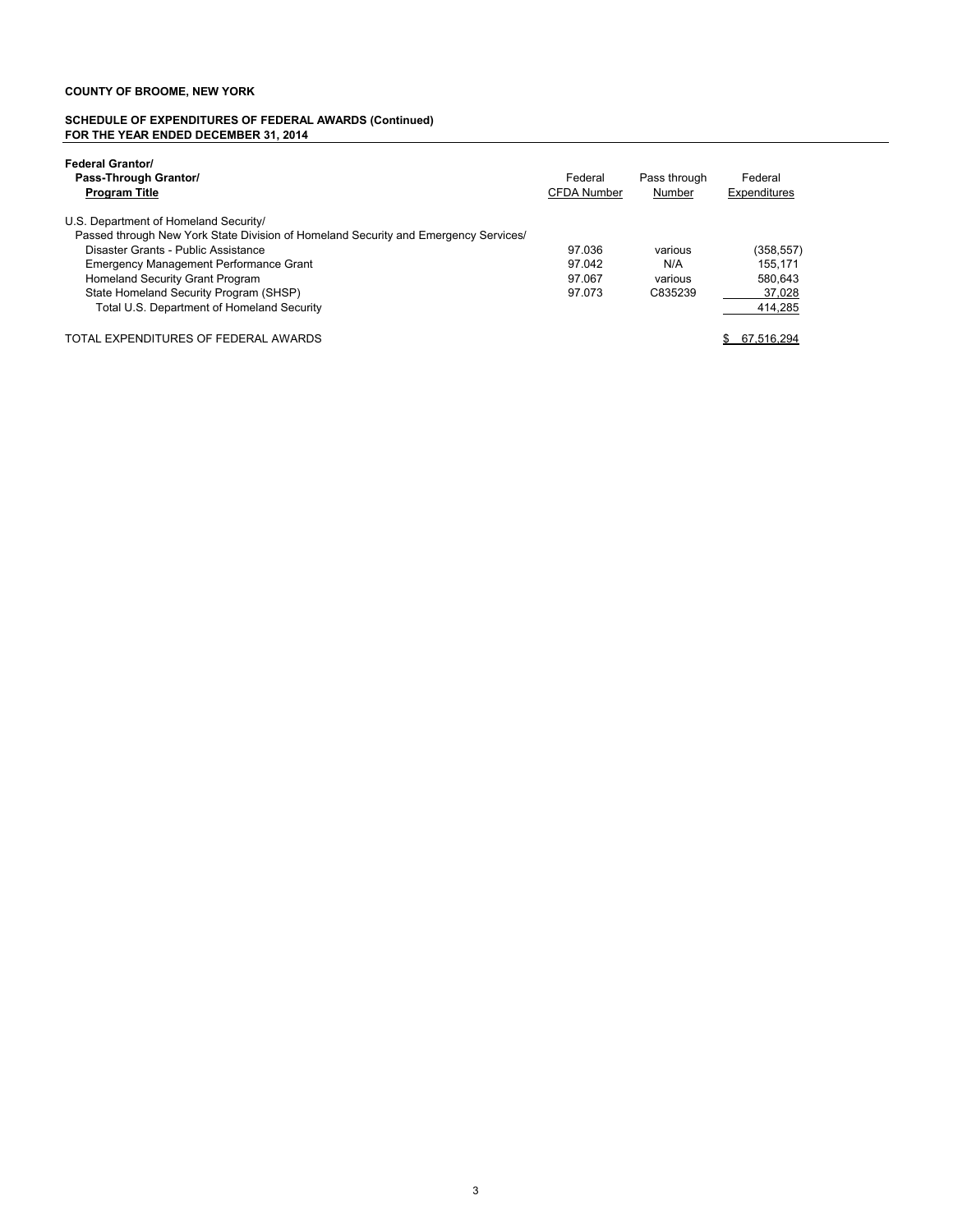#### **NOTES TO SCHEDULE OF EXPENDITURES OF FEDERAL AWARDS FOR THE YEAR ENDED DECEMBER 31, 2014**

#### **1. BASIS OF PRESENTATION**

The accompanying schedule of expenditures of federal awards (the Schedule) includes the federal grant activity of the County of Broome, New York (County), under programs of the federal government for the year ended December 31, 2014. The information in this Schedule is presented in accordance with the requirements of the Office of Management and Budget (OMB) Circular A-133, *Audits of States, Local Governments, and Non-Profit Organizations.* Because the Schedule presents only a portion of the operations of the County, it is not intended to and does not present the financial position, changes in net position or cash flows for the County.

#### **2. BASIS OF ACCOUNTING**

The accompanying schedule of expenditures of federal awards is presented using the modified accrual basis of accounting, as described in the County's basic financial statements. Negative amounts shown in the Schedule represent adjustments or credits made in the normal course of business to amounts reported as expenditures in prior years. Pass-through entity identifying numbers are presented where available.

#### **3. INDIRECT COSTS**

Indirect costs are included in the reported expenditures to the extent that such costs are included in the federal financial reports used as the source document for the data presented.

# **4. MATCHING COSTS**

Matching costs, i.e. the County's share of certain program costs, are not included in the reported expenditures.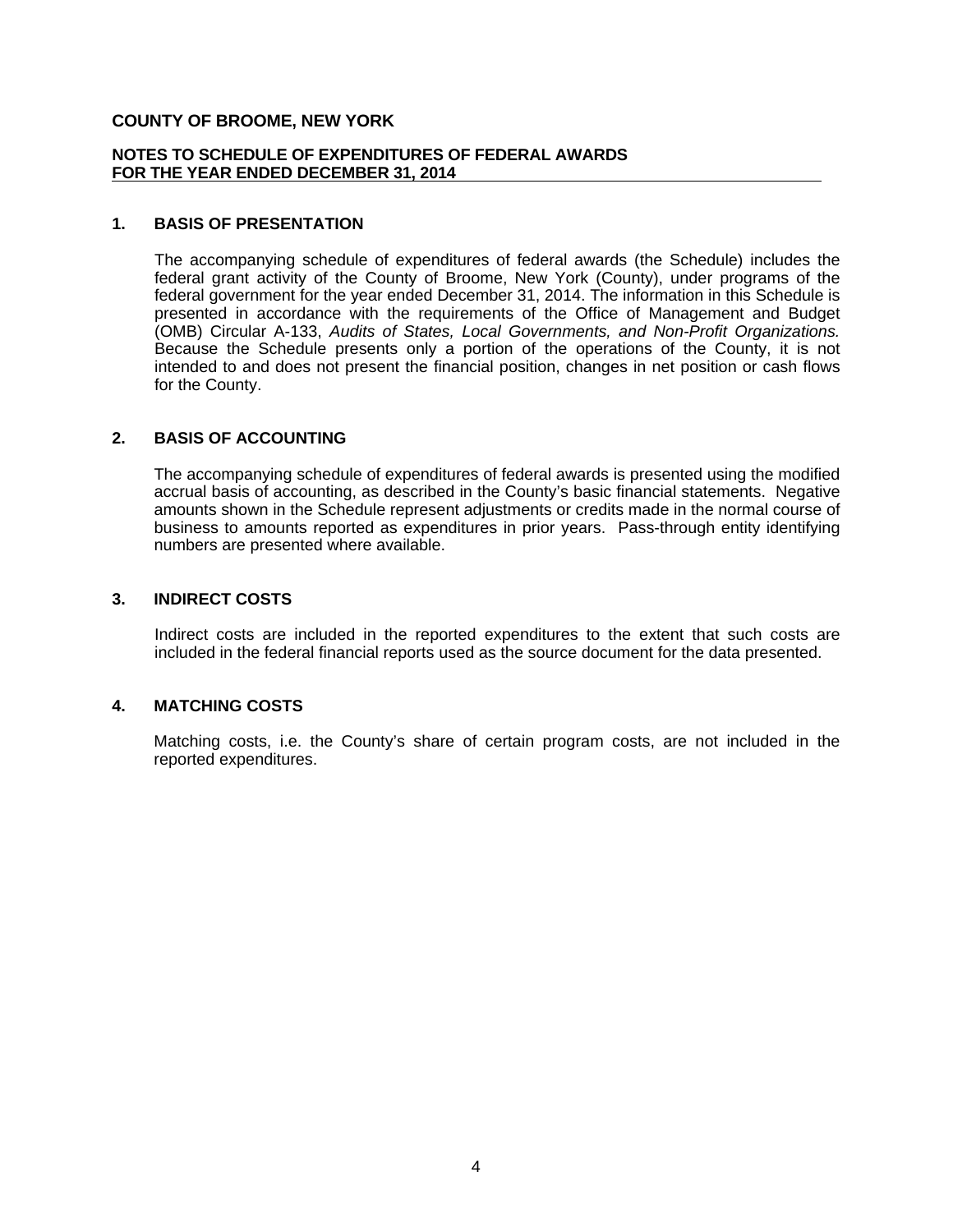#### **NOTES TO SCHEDULE OF EXPENDITURES OF FEDERAL AWARDS FOR THE YEAR ENDED DECEMBER 31, 2014** (CONTINUED)

#### **5. SUB-RECIPIENTS**

Of the federal expenditures presented in the Schedule, the County provided federal awards to subrecipients as follows:

| 14.900 Lead-Based Paint Hazard Control                                           | \$<br>190,137   |
|----------------------------------------------------------------------------------|-----------------|
| 16.922 Equitable Sharing Program                                                 | 11,619          |
| 17.258 WIA Adult Program                                                         | 119,272         |
| 17.259 WIA Youth Program                                                         | 289,570         |
| 17.277 Workforce Investment Act (WIA) National Emergency Grants                  | 1,654           |
| 17.278 WIA Dislocated Worker Formula Grants                                      | 146,250         |
| 20.600 State and Community Highway Safety                                        | 45,180          |
| 64.022 Veterans Home Based Primary Care                                          | 17,758          |
| 93.044 Supportive Services and Senior Centers                                    | 48,205          |
| 93.045 Special Programs for the Aging - Title III, Part C - Nutritional Services | 53,770          |
| 93.052 National Family Caregiver Support, Title III, Part E                      | 22,433          |
| 93.071 Medicare Enrollment Assistance Program                                    | 7,941           |
| 93.779 Demonstrations and Evaluations                                            | 33,475          |
| 93.959 Block Grants for Prevention and Treatment of Substance Abuse              | 1,271,674       |
| 93.991 Preventive Health Services-Health Services Block Grant                    | 43,473          |
|                                                                                  | \$<br>2,302,411 |

#### **6. NONCASH AWARDS**

A significant portion of federal award programs do not involve cash awards to the County of Broome, NY. The value of these noncash awards has been recorded as expenditures on the Statement of Expenditures of Federal Awards, with the exception of the Supplemental Nutrition Assistance Program which is no longer required to be reported by the federal awarding agency. Those relating to the County are as follows:

| Program Title                                                                                                                 | Federal<br><b>CFDA Number</b> |    | Amount     |
|-------------------------------------------------------------------------------------------------------------------------------|-------------------------------|----|------------|
| U.S. Department of Agriculture<br>Supplemental Nutrition Assistance Program<br>Special Supplemental Food Program for Women,   | 10.551                        | S. | 48,344,995 |
| Infants and Children<br>Value of Food Instruments                                                                             | 10.557 \$                     |    | 1,989,961  |
| U.S. Department of Health and Human Services<br>Low Income Home Energy Assistance<br>Value of Payments made by New York State | 93.568                        |    | 6.827.964  |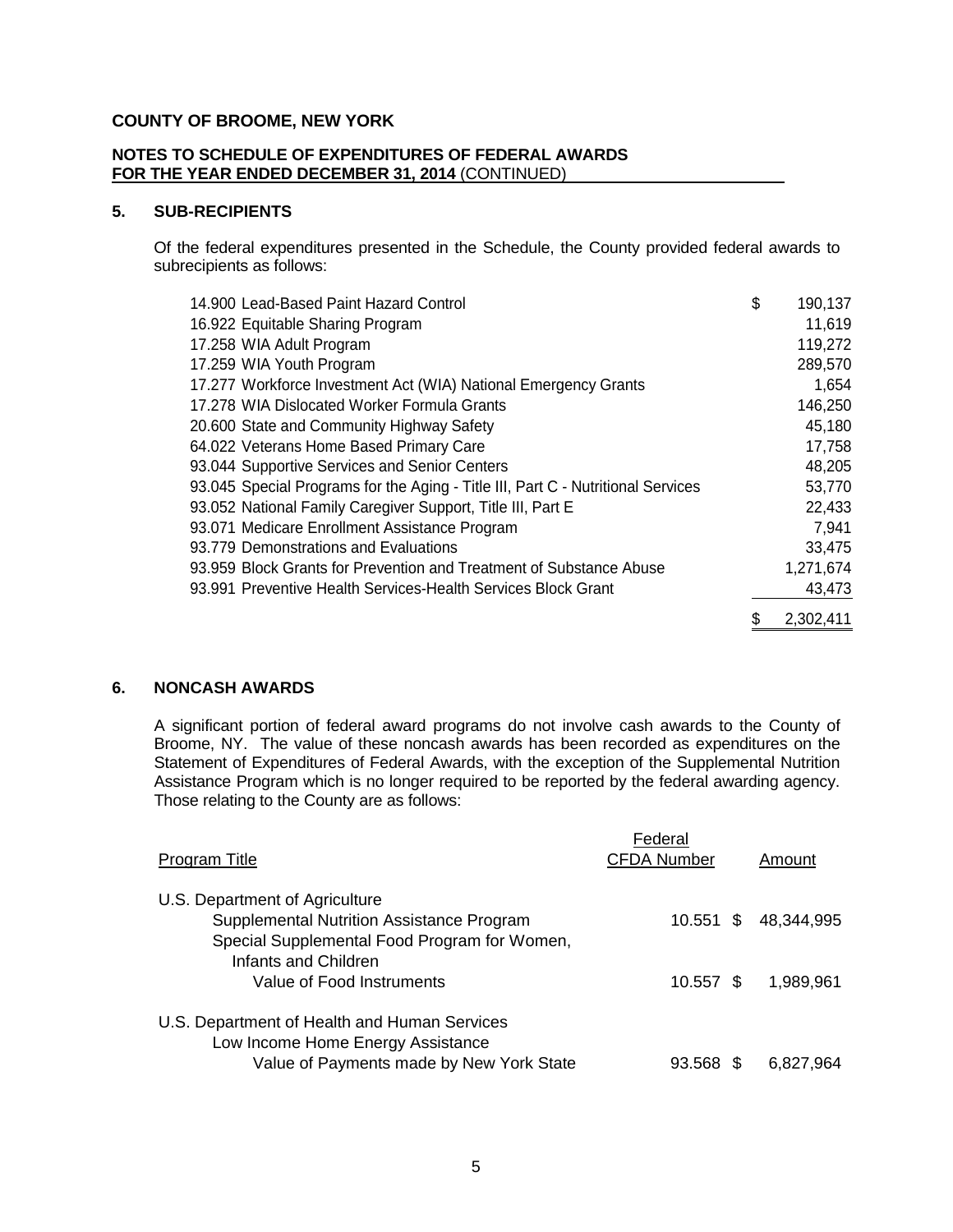#### **INDEPENDENT AUDITOR'S REPORT ON INTERNAL CONTROL OVER FINANCIAL REPORTING AND ON COMPLIANCE AND OTHER MATTERS BASED ON AN AUDIT OF FINANCIAL STATEMENTS PERFORMED IN ACCORDANCE WITH** *GOVERNMENT AUDITING STANDARDS*

July 10, 2015

To the County Legislature of the County of Broome, New York:

We have audited, in accordance with the auditing standards generally accepted in the United States of America and the standards applicable to financial audits contained in *Government Auditing Standards* issued by the Comptroller General of the United States, the financial statements of the governmental activities, the business-type activities, the aggregate discretely presented component units, each major fund, the aggregate remaining fund information, and budgetary comparison for the general fund of the County of Broome, New York (County) as of and for the year ended December 31, 2014, and the related notes to the financial statements, which collectively comprise the County's basic financial statements and have issued our report thereon dated July 10, 2015. Our report includes a reference to other auditors who audited the financial statements of the Broome Tobacco Asset Securitization Corporation and the Broome County Land Bank Corporation*,* as described in our report on the County's financial statements. This report does not include the results of the other auditors' testing of internal control over financial reporting or compliance and other matters that are reported on separately by those auditors.

#### **Internal Control Over Financial Reporting**

In planning and performing our audit of the financial statements, we considered the County's internal control over financial reporting (internal control) to determine the audit procedures that are appropriate in the circumstances for the purpose of expressing our opinions on the financial statements, but not for the purpose of expressing an opinion on the effectiveness of the County's internal control. Accordingly, we do not express an opinion on the effectiveness of the County's internal control.

A *deficiency in internal control* exists when the design or operation of a control does not allow management or employees, in the normal course of performing their assigned functions, to prevent, or detect and correct, misstatements on a timely basis. A *material weakness* is a deficiency, or a combination of deficiencies, in internal control, such that there is a reasonable possibility that a material misstatement of the entity's financial statements will not be prevented, or detected and corrected on a timely basis. A *significant deficiency* is a deficiency, or a combination of deficiencies, in internal control that is less severe than a material weakness, yet important enough to merit attention by those charged with governance.

Our consideration of internal control was for the limited purpose described in the first paragraph of this section and was not designed to identify all deficiencies in internal control that might be material weaknesses or, significant deficiencies. Given these limitations, during our audit we did not identify any deficiencies in internal control that we consider to be material weaknesses. However, material weaknesses may exist that have not been identified.

6 Wembley Court Albany, New York 12205 p (518) 464-4080 f (518) 464-4087

www.bonadio.com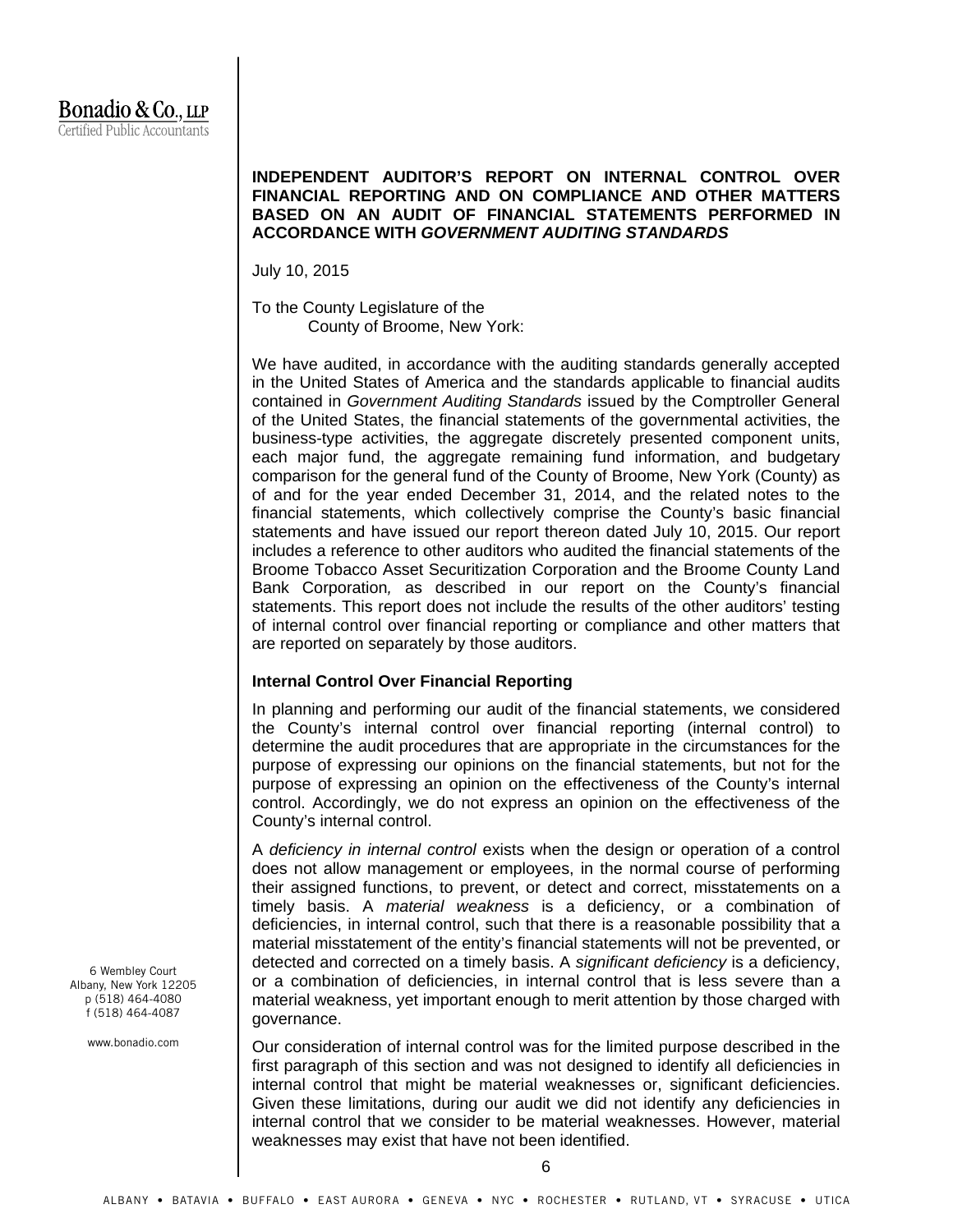# **INDEPENDENT AUDITOR'S REPORT ON INTERNAL CONTROL OVER FINANCIAL REPORTING AND ON COMPLIANCE AND OTHER MATTERS BASED ON AN AUDIT OF FINANCIAL STATEMENTS PERFORMED IN ACCORDANCE WITH** *GOVERNMENT AUDITING STANDARDS*

(Continued)

#### **Compliance and Other Matters**

As part of obtaining reasonable assurance about whether the County's financial statements are free from material misstatement, we performed tests of its compliance with certain provisions of laws, regulations, contracts, and grant agreements, noncompliance with which could have a direct and material effect on the determination of financial statement amounts. However, providing an opinion on compliance with those provisions was not an objective of our audit, and accordingly, we do not express such an opinion. The results of our tests did not disclose any instances of noncompliance or other matters that are required to be reported under *Government Auditing Standards.*

#### **Purpose of this Report**

The purpose of this report is solely to describe the scope of our testing of internal control and compliance and the results of that testing, and not to provide an opinion on the effectiveness of the entity's internal control or on compliance. This report is an integral part of an audit performed in accordance with *Government Auditing Standards* in considering the entity's internal control and compliance. Accordingly, this communication is not suitable for any other purpose.

Bonadio & Co., LLP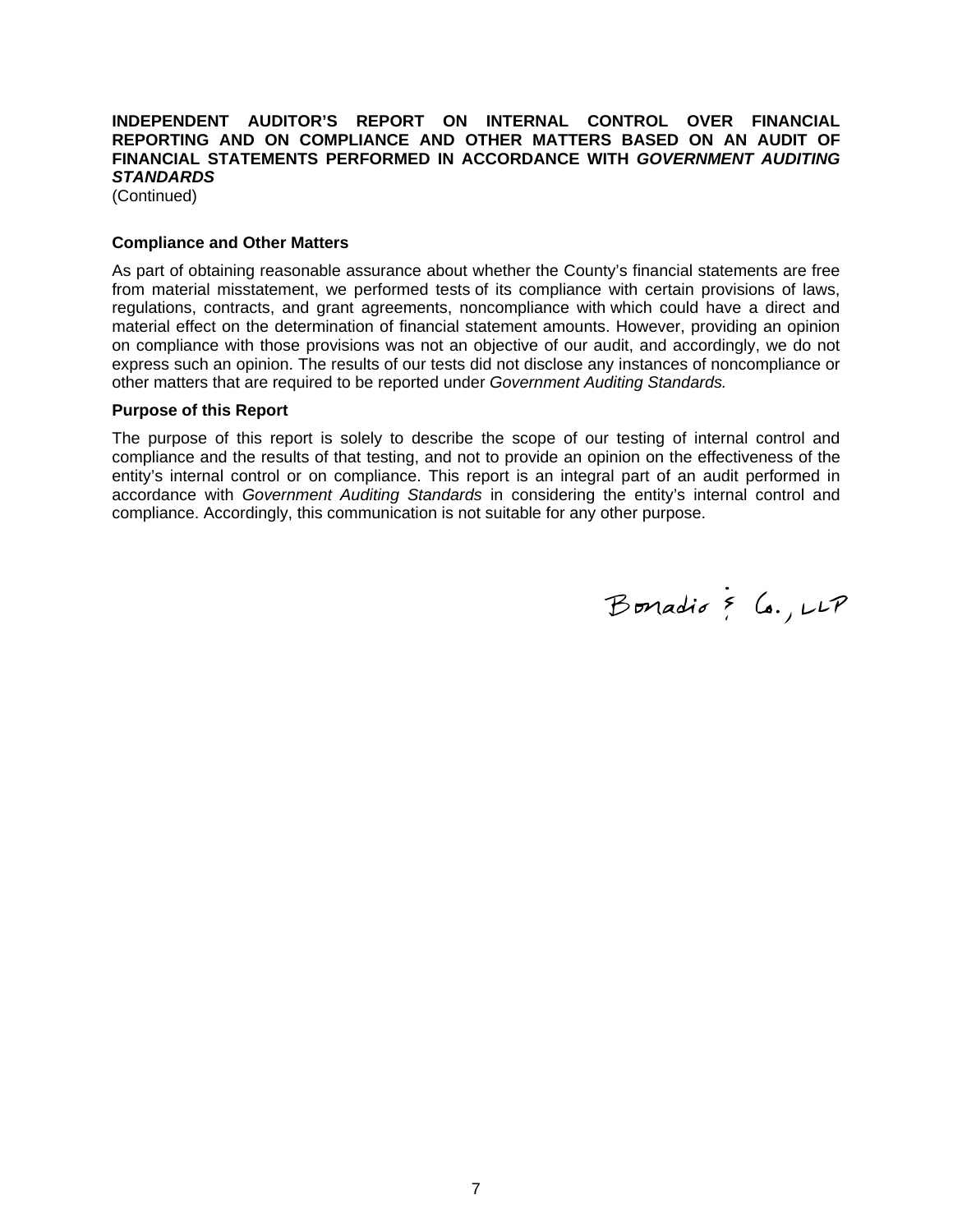#### **INDEPENDENT AUDITOR'S REPORT ON COMPLIANCE FOR EACH MAJOR PROGRAM AND ON INTERNAL CONTROL OVER COMPLIANCE AND REPORT ON SCHEDULE OF EXPENDITURES OF FEDERAL AWARDS REQUIRED BY OMB CIRCULAR A-133**

July 10, 2015

To the County Legislature of the County of Broome, New York:

#### **Report on Compliance for Each Major Federal Program**

We have audited the County of Broome, New York's (the County) compliance with the types of compliance requirements described in the *OMB Circular A-133 Compliance Supplement* that could have a direct and material effect on each of the County's major federal programs for the year ended December 31, 2014. The County's major federal programs are identified in the summary of auditor's results section of the accompanying schedule of findings and questioned costs.

#### **Management's Responsibility**

Management is responsible for compliance with the requirements of laws, regulations, contracts, and grants applicable to its federal programs.

#### **Auditor's Responsibility**

Our responsibility is to express an opinion on compliance for each of the County's major federal programs based on our audit of the types of compliance requirements referred to above. We conducted our audit of compliance in accordance with auditing standards generally accepted in the United States of America; the standards applicable to financial audits contained in *Government Auditing Standards*, issued by the Comptroller General of the United States; and OMB Circular A-133, *Audits of States, Local Governments, and Non-Profit Organizations*. Those standards and OMB Circular A-133 require that we plan and perform the audit to obtain reasonable assurance about whether noncompliance with the types of compliance requirements referred to above that could have a direct and material effect on a major federal program occurred. An audit includes examining, on a test basis, evidence about the County's compliance with those requirements and performing such other procedures as we considered necessary in the circumstances.

We believe that our audit provides a reasonable basis for our opinion on compliance for each major federal program. However, our audit does not provide a legal determination of the County's compliance.

6 Wembley Court Albany, New York 12205 p (518) 464-4080 f (518) 464-4087

www.bonadio.com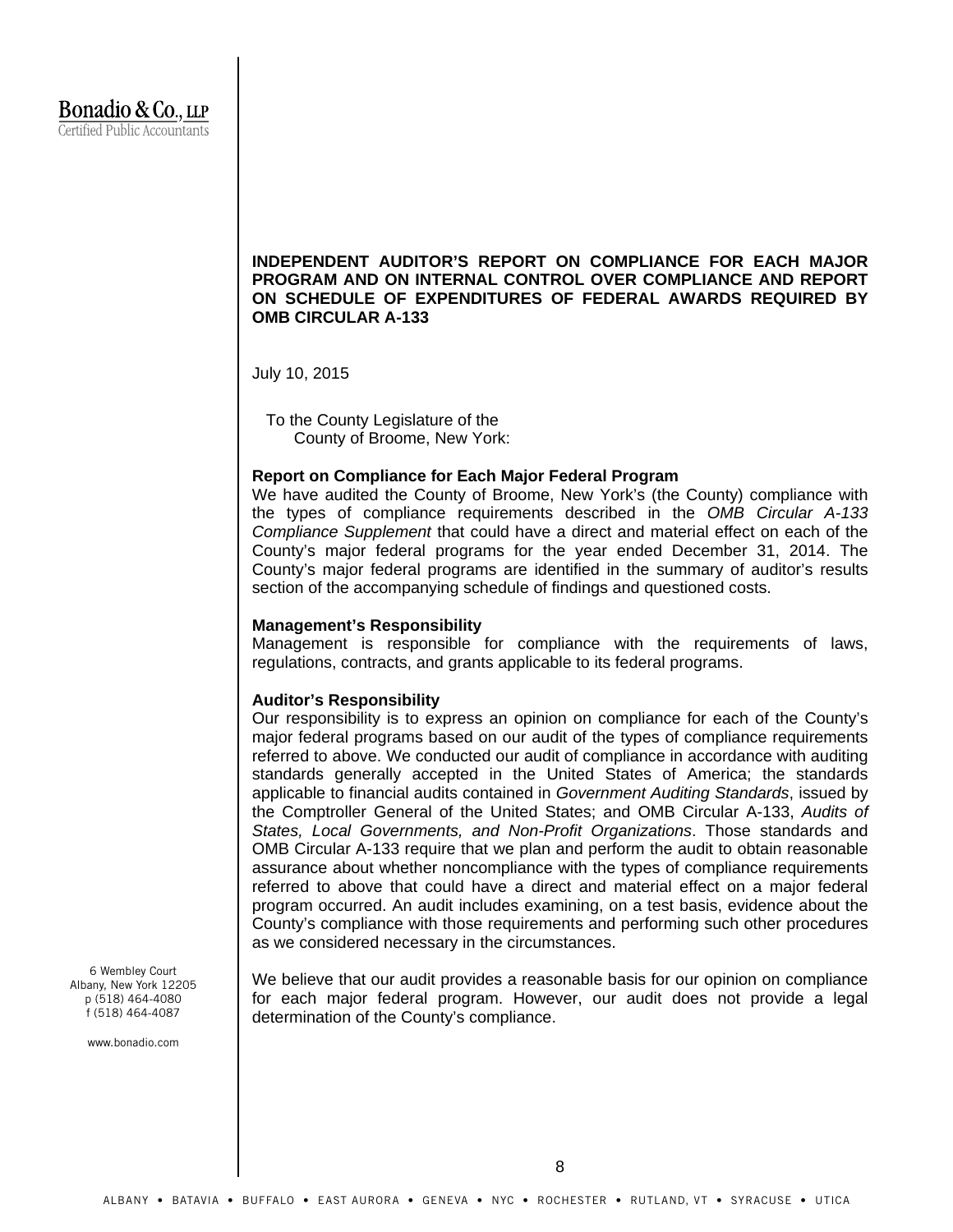#### **INDEPENDENT AUDITOR'S REPORT ON COMPLIANCE FOR EACH MAJOR PROGRAM AND ON INTERNAL CONTROL OVER COMPLIANCE AND REPORT ON SCHEDULE OF EXPENDITURES OF FEDERAL AWARDS REQUIRED BY OMB CIRCULAR A-133**  (Continued)

# **Opinion on Each Major Federal Program**

In our opinion, the County complied, in all material respects, with the types of compliance requirements referred to above that could have a direct and material effect on each of its major federal programs for the year ended December 31, 2014.

# **Report on Internal Control Over Compliance**

Management of the County is responsible for establishing and maintaining effective internal control over compliance with the types of compliance requirements referred to above. In planning and performing our audit of compliance, we considered the County's internal control over compliance with the types of requirements that could have a direct and material effect on each major federal program to determine the auditing procedures that are appropriate in the circumstances for the purpose of expressing an opinion on compliance for each major federal program and to test and report on internal control over compliance in accordance with OMB Circular A-133, but not for the purpose of expressing an opinion on the effectiveness of internal control over compliance. Accordingly, we do not express an opinion on the effectiveness of the County's internal control over compliance.

A *deficiency in internal control over compliance* exists when the design or operation of a control over compliance does not allow management or employees, in the normal course of performing their assigned functions, to prevent, or detect and correct, noncompliance with a type of compliance requirement of a federal program on a timely basis. A *material weakness in internal control over compliance* is a deficiency, or combination of deficiencies, in internal control over compliance, such that there is a reasonable possibility that material noncompliance with a type of compliance requirement of a federal program will not be prevented, or detected and corrected, on a timely basis.

A *significant deficiency in internal control over compliance* is a deficiency, or a combination of deficiencies, in internal control over compliance with a type of compliance requirement of a federal program that is less severe than a material weakness in internal control over compliance, yet important enough to merit attention by those charged with governance. We consider the deficiency described in the accompanying schedule of findings and questioned costs to be a significant deficiency as item 2014-001.

Our consideration of internal control over compliance was for the limited purpose described in the first paragraph of this section and was not designed to identify all deficiencies in internal control over compliance that might be material weaknesses or significant deficiencies. We did not identify any deficiencies in internal control over compliance that we consider to be material weaknesses. However, material weaknesses may exist that have not been identified.

The County's response to the internal control over compliance finding identified in our audit is described in the accompanying schedule of findings and questioned costs. The County's response was not subjected to the auditing procedures applied in the audit of compliance, and accordingly, we express no opinion on the response.

The purpose of this report on internal control over compliance is solely to describe the scope of our testing of internal control over compliance and the results of that testing based on the requirements of OMB Circular A-133. Accordingly, this report is not suitable for any other purpose.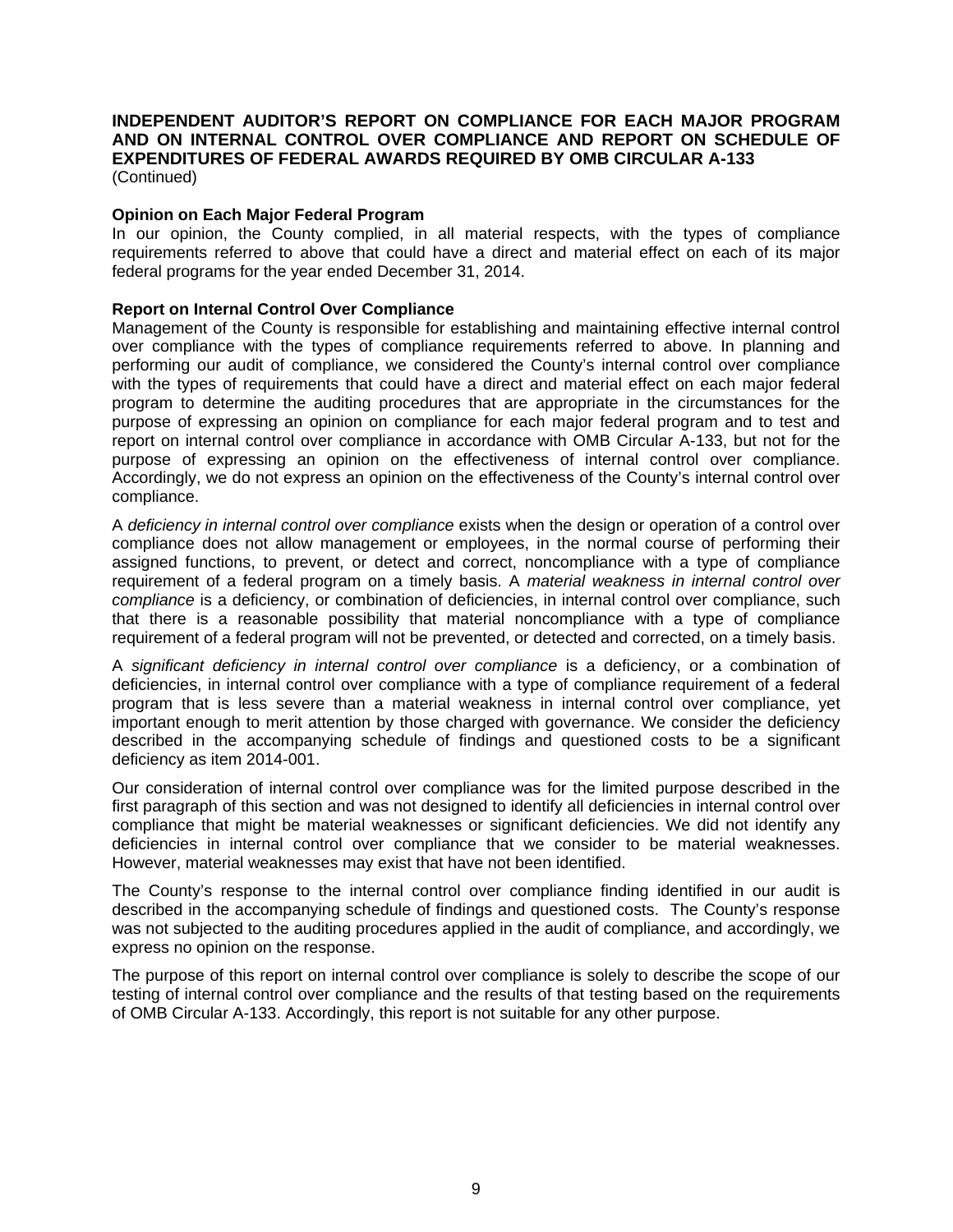### **INDEPENDENT AUDITOR'S REPORT ON COMPLIANCE FOR EACH MAJOR PROGRAM AND ON INTERNAL CONTROL OVER COMPLIANCE AND REPORT ON SCHEDULE OF EXPENDITURES OF FEDERAL AWARDS REQUIRED BY OMB CIRCULAR A-133**  (Continued)

### **Report on Schedule of Expenditures of Federal Awards Required by OMB Circular A-133**

We have audited the financial statements of the governmental activities, the business-type activities, the aggregate discretely presented component units, each major fund, the aggregate remaining fund information, and budgetary comparison for the general fund of the County of Broome, New York (County) as of and for the year ended December 31, 2014, and the related notes to the financial statements, which collectively comprise the County's basic financial statements. We issued our report thereon dated July 10, 2015, which contained unmodified opinions on those financial statements. Our audit was conducted for the purpose of forming opinions on the financial statements that collectively comprise the basic financial statements. The accompanying schedule of expenditures of federal awards is presented for purposes of additional analysis as required by OMB Circular A-133 and is not a required part of the basic financial statements. Such information is the responsibility of management and was derived from and relates directly to the underlying accounting and other records used to prepare the basic financial statements. The information has been subjected to the auditing procedures applied in the audit of the financial statements and certain additional procedures, including comparing and reconciling such information directly to the underlying accounting and other records used to prepare the basic financial statements or to the basic financial statements themselves, and other additional procedures in accordance with auditing standards generally accepted in the United States of America. In our opinion, the schedule of expenditures of federal awards is fairly stated in all material respects in relation to the basic financial statements as a whole.

Bonadio & Co., LLP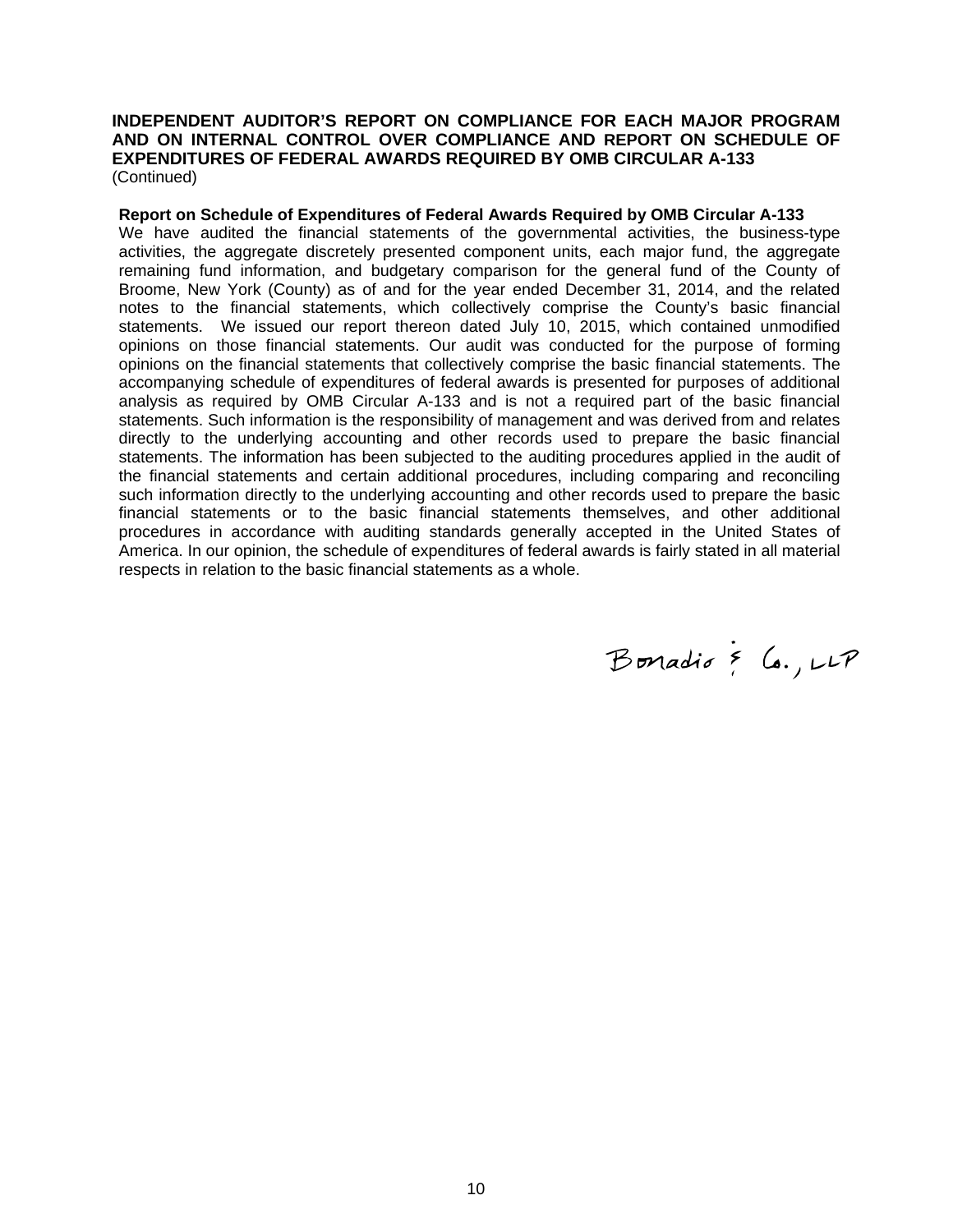# **SCHEDULE OF PRIOR YEAR AUDIT FINDINGS FOR THE YEAR ENDED DECEMBER 31, 2014**

#### **Financial Statement Findings**

#### **2013-001. Accounting for Complex Transactions**

Condition: Certain capital project activities require very complex accounting transactions. As a result of our audit procedures, it was noted that the County was netting the activity of certain projects in one account instead of recording all of the revenues and expenditures at gross in their own respective accounts. This resulted in a material entry to properly state these capital projects' activity.

Status: This is not considered a repeat finding in the current year.

# **FEDERAL AWARD FINDINGS AND QUESTIONED COSTS**

No findings were noted.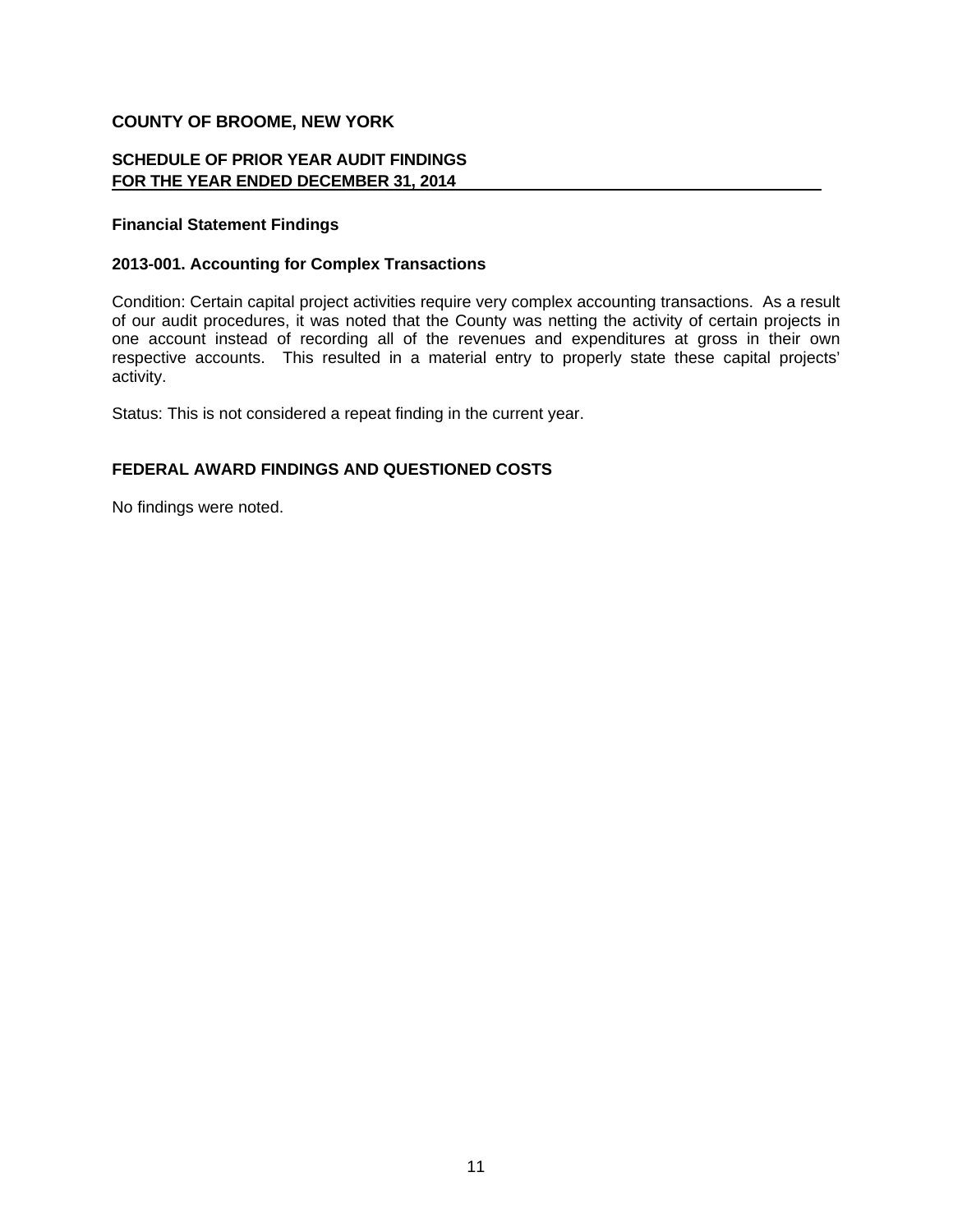# **SCHEDULE OF FINDINGS AND QUESTIONED COSTS FOR THE YEAR ENDED DECEMBER 31, 2014**

# **1. SUMMARY OF AUDITOR'S RESULTS**

# **Financial Statements**

Type of auditor's report issued: Unmodified

Internal control over financial reporting:

|                       | • Material weakness(es) identified?                                                                                      | Yes                                | $X$ No |  |
|-----------------------|--------------------------------------------------------------------------------------------------------------------------|------------------------------------|--------|--|
| $\bullet$             | Significant deficiency(ies) identified?                                                                                  | $\frac{1}{1}$ Yes $\frac{1}{1}$ No |        |  |
| statements noted?     | Noncompliance material to financial                                                                                      | No Yes X No                        |        |  |
| <b>Federal Awards</b> |                                                                                                                          |                                    |        |  |
|                       | Internal control over major programs:                                                                                    |                                    |        |  |
| $\bullet$             | Material weakness(es) identified?                                                                                        | Nes X No                           |        |  |
|                       | • Significant deficiency(ies) identified?                                                                                | X Yes No                           |        |  |
|                       | Type of auditor's report issued on compliance for major programs:                                                        | Unmodified                         |        |  |
|                       | Any audit findings disclosed that are required<br>to be reported in accordance with section<br>510(a) of Circular A-133? | X Yes                              | No     |  |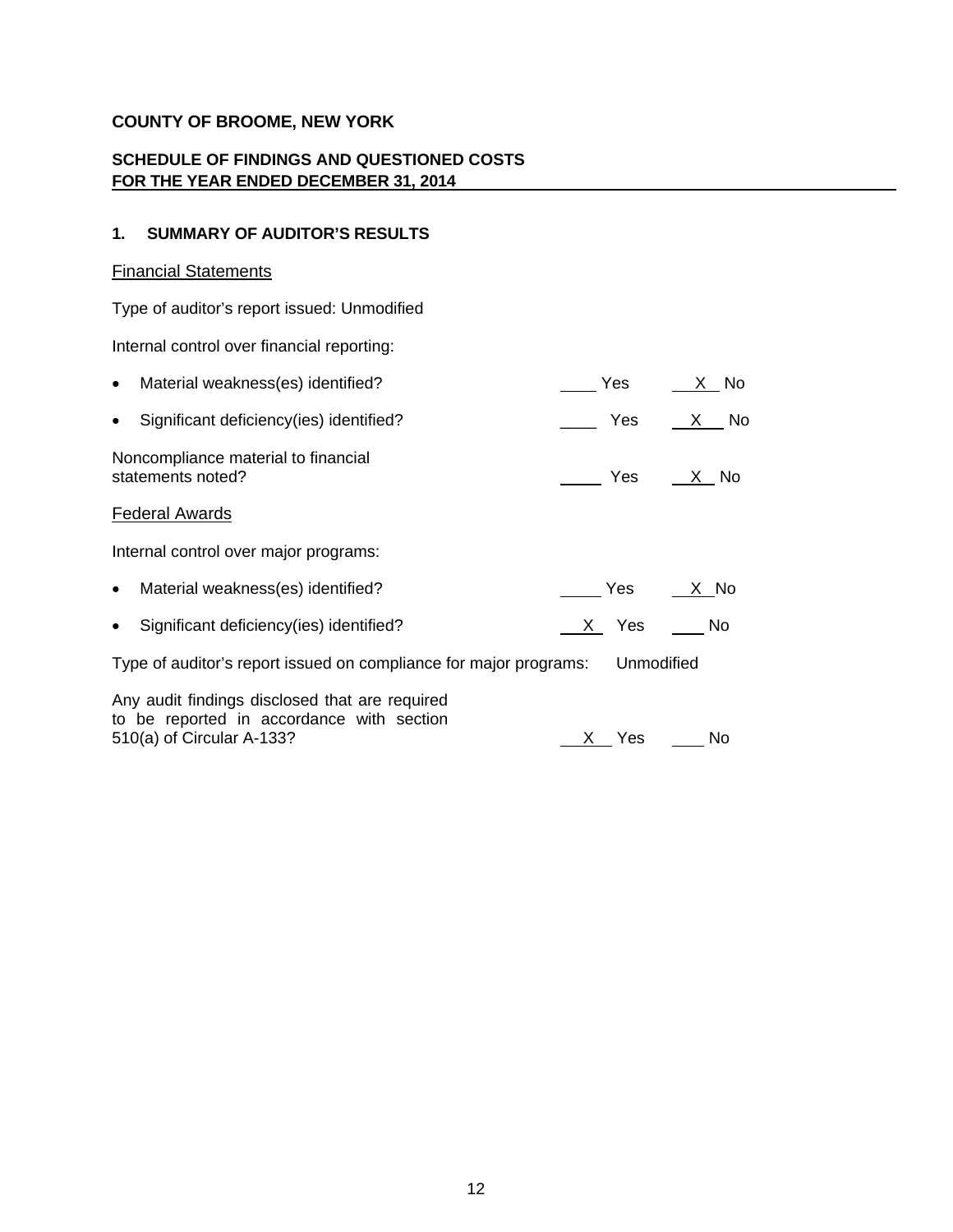# **SCHEDULE OF FINDINGS AND QUESTIONED COSTS FOR THE YEAR ENDED DECEMBER 31, 2014** (Continued)

### **1. SUMMARY OF AUDITOR'S RESULTS (Continued)**

Identification of major programs:

| CFDA Number(s)         | Name of Federal Program or Cluster                                        |
|------------------------|---------------------------------------------------------------------------|
| 10.557                 | Special Supplemental Nutrition Program for<br>Women, Infants and Children |
| 93.044, 93.045, 93.053 | <b>Aging Cluster</b>                                                      |
| 93.558                 | <b>Temporary Assistance for Needy Families</b>                            |
| 93.575                 | Child Care and Development Block Grant                                    |
| 93.658                 | <b>Foster Care Title IV-E</b>                                             |
| 93.659                 | <b>Adoption Assistance</b>                                                |
| 97.067                 | <b>Homeland Security Program</b>                                          |
|                        |                                                                           |
|                        |                                                                           |

Dollar threshold used to distinguish between type A and type B programs:  $$2,025,489$ 

Auditee qualified as low-risk auditee? Yes X No

#### **2. FINANCIAL STATEMENT FINDINGS**

No findings were noted.

# **3. FEDERAL AWARD FINDINGS AND QUESTIONED COSTS**

#### **2014-001. Adequate Supporting Documentation US Department of Agriculture – CFDA #10.557 – Special Supplemental Nutrition Program for Women, Infants, and Children (WIC)**

Criteria: Procedures should be in place to ensure that NYS Department of Health (NYSDOH) Signature Authorization Forms be properly and timely initialed by County WIC staff.

Condition: The County's Department of Health did not have adequate supporting documentation to evidence review of the current authorization of the proxy/caretaker form as of the certification date.

Questioned costs: None

Cause: The County did not have documentation available to demonstrate that the proxy/caretaker form was reviewed by WIC staff as of the certification date for three of the cases tested.

Effect: The County's Department of Health could be in non-compliance with grant requirements over allowable activities if expenses are not supported by proper documentation for all WIC assistance cases.

Recommendation: The County should establish procedures to review all applicable participant Signature Authorization Forms to ensure proper WIC staff certification.